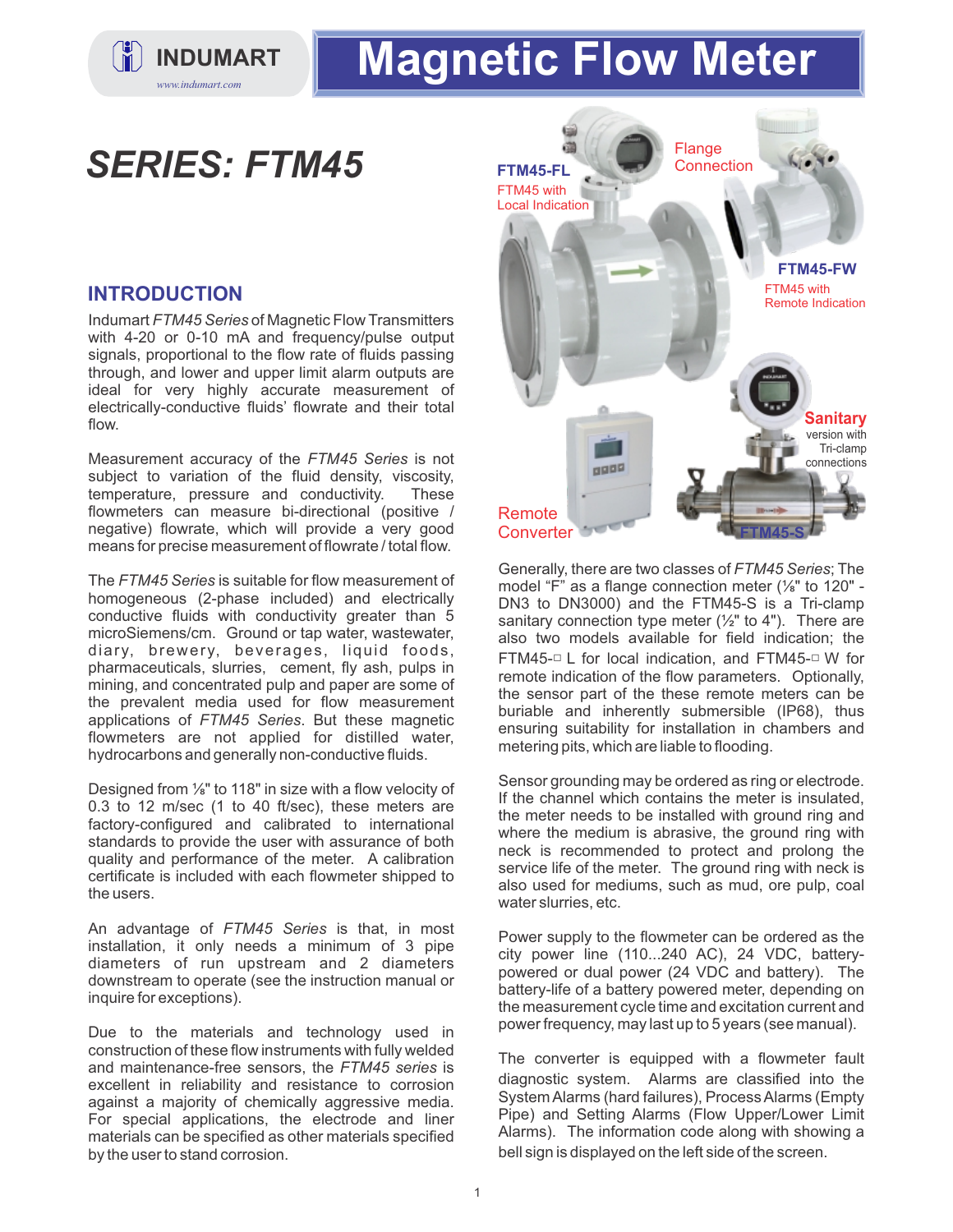MODBUS RS485, HART and radio communication options are available for the *FTM45 series*. As an advantage, optionally, the *FTM45 Series* flow meters can be equipped with GPRS (General Packet Radio Service) can wirelessly communicate with a base station as far as 1 km and the base station via GPRS or CDMA (Code Division Multiple Access) mobile communication network can communicate with a supervisory computer.

An optional infrared interface may be ordered which can read from and write all parameters to the converter without opening its front cover.

#### **MEASURING PRINCIPLES**

The measuring principles of magnetic flow transmitters are based on electromagnetic induction (Faraday's law) of the electrically conductive fluids. A transverse magnetic field produced by an electromagnet is applied to the metering tube, which results in a potential difference to a pair of electrodes, mounted at diametrically opposed points on the tube, proportional to the flow velocity of the fluid perpendicular to the flux lines. This potential difference is measured and stated as the flowrate of fluid passing through the tube. Both ends of the conductor will be induced by a certain force, and the fluid's flowrate changes can be calculated by detecting the value of this force. Magnetic flowmeters require a conducting liquid like tap or ground water, which contains ions, and an electrical insulating pipe surface, i.e., a rubber-lined steel tube.

To avoid spurious voltages arising from stray couplings between the electromagnetic and the loop constituted by the electrodes and the fluid extending there between; causing polarization of the electrodes, the electromagnet is energized by square waves. Square wave field excitation improves measurement stability in bad environments and reduces power consumption.

#### **WHAT TO CONSIDER WHEN ORDERING**

Eventhough the velocity of liquid flow through the electromagnetic flow meter can be as high as 12 m/s, but under normal condition, the optimum flow velocity should be 2 to 4 m/s. If water is the medium, usually the normal flow velocity is around 3 m/s. For abrasive fluids, flow velocity of less than 3 m/s is recommended. If liquids with adhering to the tube wall is used, flow velocity should be greater than 2 m/s; i.e., when measuring paper pulp, flow velocity above 4 m/s is recommended; so that it can assist in automatically removing the fibers, which attach to the electrodes.

Selection of the lining material should be based on corrosiveness, wearability and temperature of the measured medium. Hard rubber is an excellent material for most applications (-5...+60°C), but does not resists acids and alkalis corrosion. PTFE can resist majority of strong acids and alkalis. The medium

temperature can reach up to 120°C. But it does not have very good wear resistance. F46 has chemical and temperature resistance of PTEF, but is more resistant to abrasion. Polypropylene can stand Polypropylene can stand temperature up to 90°C

When using PTFE or F46 lining in measuring flow of negative pressure medium, an appropriate PTFE or PFA lining suitable for negative pressure must be ordered.

| <b>Tube</b><br><b>Diameter</b><br>(mm) | <b>Nominal</b><br><b>Size</b><br>(inch) | <b>Rated</b><br><b>Pressure</b><br>(MPa) | <b>Minimum / Maximum</b><br>Flow $(m^3/h)$ |        |
|----------------------------------------|-----------------------------------------|------------------------------------------|--------------------------------------------|--------|
| $\overline{4}$                         | $\frac{1}{8}$ "                         | 4.0                                      | 0.013                                      | 0.54   |
| 6                                      | $\frac{1}{4}$ "                         | 4.0                                      | 0.031                                      | 1.22   |
| 10                                     | $\frac{3}{8}$ "                         | 4.0                                      | 0.085                                      | 3.39   |
| 15                                     | $\frac{1}{2}$ "                         | 4.0                                      | 0.19                                       | 7.63   |
| 20                                     | $\frac{3}{4}$ "                         | 4.0                                      | 0.34                                       | 13.6   |
| 25                                     | 1"                                      | 4.0                                      | 0.53                                       | 21.2   |
| 32                                     | $1\frac{1}{4}$                          | 4.0                                      | 0.87                                       | 34.7   |
| 40                                     | $1\frac{1}{2}$                          | 4.0                                      | 1.36                                       | 54.3   |
| 50                                     | $\overline{2}$ "                        | 4.0                                      | 2.12                                       | 84.8   |
| 65                                     | $2\frac{1}{2}$ "                        | 1.6                                      | 3.60                                       | 143    |
| 80                                     | 3"                                      | 1.6                                      | 5.43                                       | 217    |
| 100                                    | 4"                                      | 1.6                                      | 8.50                                       | 339    |
| 125                                    | 5"                                      | 1.6                                      | 13.3                                       | 530    |
| 150                                    | 6"                                      | 1.6                                      | 19.1                                       | 763    |
| 200                                    | 8"                                      | 1.0                                      | 34.0                                       | 1360   |
| 250                                    | 10"                                     | 1.0                                      | 53.0                                       | 2120   |
| 300                                    | 12"                                     | 1.0                                      | 76.4                                       | 3050   |
| 350                                    | 14"                                     | 1.0                                      | 92.4                                       | 3700   |
| 400                                    | 16"                                     | 1.0                                      | 136                                        | 5430   |
| 450                                    | 18"                                     | 1.0                                      | 172                                        | 6870   |
| 500                                    | 20"                                     | 1.0                                      | 212                                        | 8480   |
| 600                                    | 24"                                     | 1.0                                      | 305                                        | 12200  |
| 700                                    | 28"                                     | 1.0                                      | 416                                        | 16600  |
| 800                                    | 32"                                     | 1.0                                      | 543                                        | 21700  |
| 900                                    | 36"                                     | 1.0                                      | 663                                        | 26500  |
| 1000                                   | 40"                                     | 1.0                                      | 850                                        | 33900  |
| 1200                                   | 48"                                     | 0.6                                      | 1220                                       | 48800  |
| 1400                                   | 56"                                     | 0.6                                      | 1660                                       | 66500  |
| 1600                                   | 64"                                     | 0.6                                      | 2170                                       | 86800  |
| 1800                                   | 72"                                     | 0.6                                      | 2750                                       | 110000 |
| 2000                                   | 80"                                     | 0.6                                      | 3400                                       | 135000 |
| 2200                                   | 88"                                     | 0.25                                     | 4100                                       | 164000 |
| 2400                                   | 96"                                     | 0.25                                     | 4900                                       | 195000 |
| 2600                                   | 102"                                    | 0.25                                     | 5740                                       | 229000 |
| 2800                                   | 110"                                    | 0.25                                     | 6650                                       | 266000 |
| 3000                                   | 118"                                    | 0.25                                     | 7630                                       | 305000 |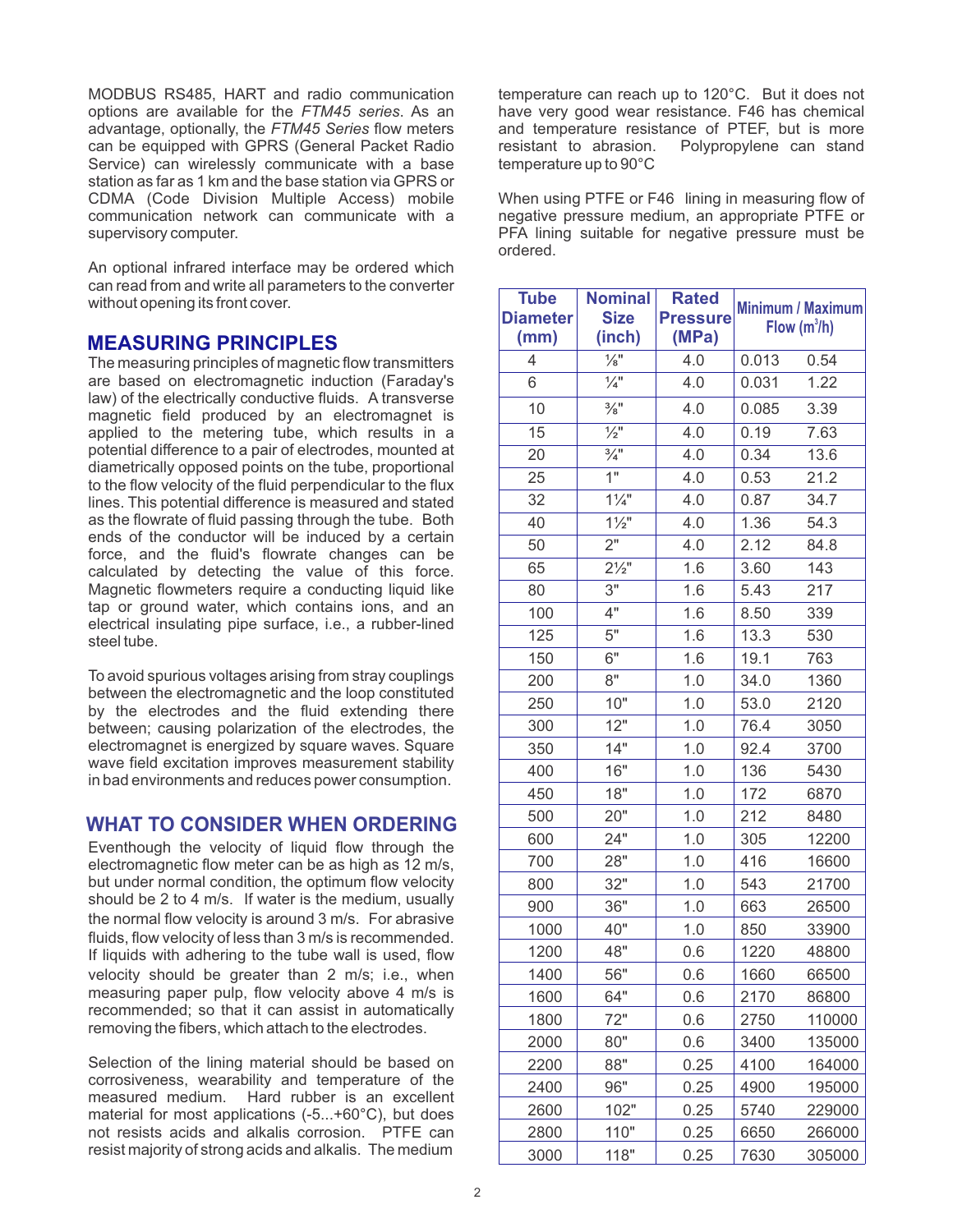### **SPECIFICATIONS**

| <b>Accuracy</b>             | $0.2\%$ , $0.5\%$                                                                                                |
|-----------------------------|------------------------------------------------------------------------------------------------------------------|
| <b>Medium</b>               | Electrically conductive fluid with conductivity of greater than 5 µS/cm                                          |
|                             | and less than 70% solid content (by volume),                                                                     |
| <b>Flow Velocity Range</b>  | 0.3 to 12 m/s (1 to 40 ft/s), positive or negative flow                                                          |
| <b>Flow Unit</b>            | liter, $m3$ , metric Ton or USG per second, minute or hour (the user must specify the                            |
|                             | required flow unit while ordering); also percent of the measurement range may be displayed                       |
| <b>Display</b>              | Flow rate, integrated flow, flow percentage, alarms, etc.                                                        |
| <b>Total Flow Display</b>   | 9 bits and the maximum figure is 999,999,999                                                                     |
| <b>Sensor</b>               | Fully welded and maintenance-free senor, flanged version with full bore flow tube                                |
| <b>Remote Connection</b>    | Includes a remote sensor attached to a connection box, a wall-mounting box                                       |
|                             | converter and 10 meters of cable as standard connecting the sensor to the converter                              |
| <b>Process Connection</b>   | Can be ANSI 150#, 300# or 300#; DIN PN6, PN10, PN16 or PN25;                                                     |
|                             | Sanitary type with Tri-clamp 1/2" to 4" (body and connections of sanitary type are st. st.)                      |
| <b>Sensor Housing</b>       | Polyurethane coated steel (for flange type); Stainless steel (for sanitary type)                                 |
| <b>Converter</b>            | Local converter and the connection box (for the remote version) are made from                                    |
|                             | polyurethane coated cast aluminum; hard plastic for the remote converter                                         |
| <b>Flanges</b>              | Polyurethane coated carbon steel; other materials also available per request                                     |
| <b>Measuring Tube</b>       | Austenitic stainless steel                                                                                       |
|                             | Measuring Electrodes 316L stainless steel (std.); Hastelloy C, Titanium or tantalum (option); other on request   |
| <b>Grounding Rings</b>      | Stainless steel;                                                                                                 |
| <b>Grounding Electrode</b>  | This is an optional feature and the material is the same as the measuring electrodes                             |
|                             | Min. Upstream Length 3 x pipe diameter straight run (it must be larger in special cases, see the manual)         |
|                             | Min. Downstream Length 2 x pipe diameter straight run (it must be larger in special cases, see the manual)       |
|                             | Infrared Remote Control Infrared hand-held operational key board within 1 m distance (optional feature)          |
| <b>Outputs</b>              | 420 mA or 010 mA, frequency/pulse, Low and High Alarms                                                           |
| <b>Current Output</b>       | One current output, can be selected between two systems: 010 mA or 420 mA                                        |
| <b>Output Error (mA)</b>    | $0.1\% \pm 10 \mu A$                                                                                             |
| <b>Load Resistance</b>      | <1.5 kΩ for 010 mA output; <750 Ω for 420 mA output                                                              |
| <b>Frequency Output</b>     | 15000 Hz, 36 VDC max. & 250 mA max.                                                                              |
| <b>Pulse Output Eq. Wt.</b> | 0.001~1.000 m <sup>3</sup> /p, 0.001~1.000 l/p, 0.001~1.000 US gal/p, 0.001~1.000 Ton/p                          |
| <b>Pulse Output</b>         | 100 p/s max., 36 VDC & 250 mA max.                                                                               |
| <b>Pulse Output Width</b>   | Can be set by the user                                                                                           |
| <b>Alarm Outputs</b>        | High & Low limits, Transistor output, maximum 250 mA @ 36 VDC                                                    |
|                             | When high and low limits are reached a bell-like icon will be displayed on the                                   |
|                             | screen of the converter. Also empty pipe alarm is displayed.                                                     |
|                             | Communication (option) MODBUS interface (RTU format) RS485 interface, HART protocol, GPRS radio<br>communication |
| <b>Electrical Isolation</b> | Photoelectric isolation > 1000 V for output, MODBUS & Rs485.                                                     |
| <b>Baud Rate</b>            | 600, 1200, 2400, 4800, 9600, 14400                                                                               |
| <b>Excitation Mode</b>      | Square-wave exciting frequency 1/16, 1/20 or 1/25 power frequency;                                               |
| <b>Power Supply</b>         | 85250 VAC with 4563 Hz frequency, 2036 VDC (24 VDC nominal),                                                     |
|                             | battery-powered or dual power (battery and 24 VDC)                                                               |
| <b>Environ. Protection</b>  | IP65 for the indication part; IP65 or IP68 for the sensor;                                                       |
| <b>Ambient Temperature</b>  | -10+60°C; also for the models with local converters which carry a fluid with                                     |
|                             | temperature higher than 60°C or ambient temperature of higher than 55°C,                                         |
|                             | appropriate measures must be taken to keep the converter's temperature below 60°C.                               |
|                             | -20+50°C for battery-powered;                                                                                    |